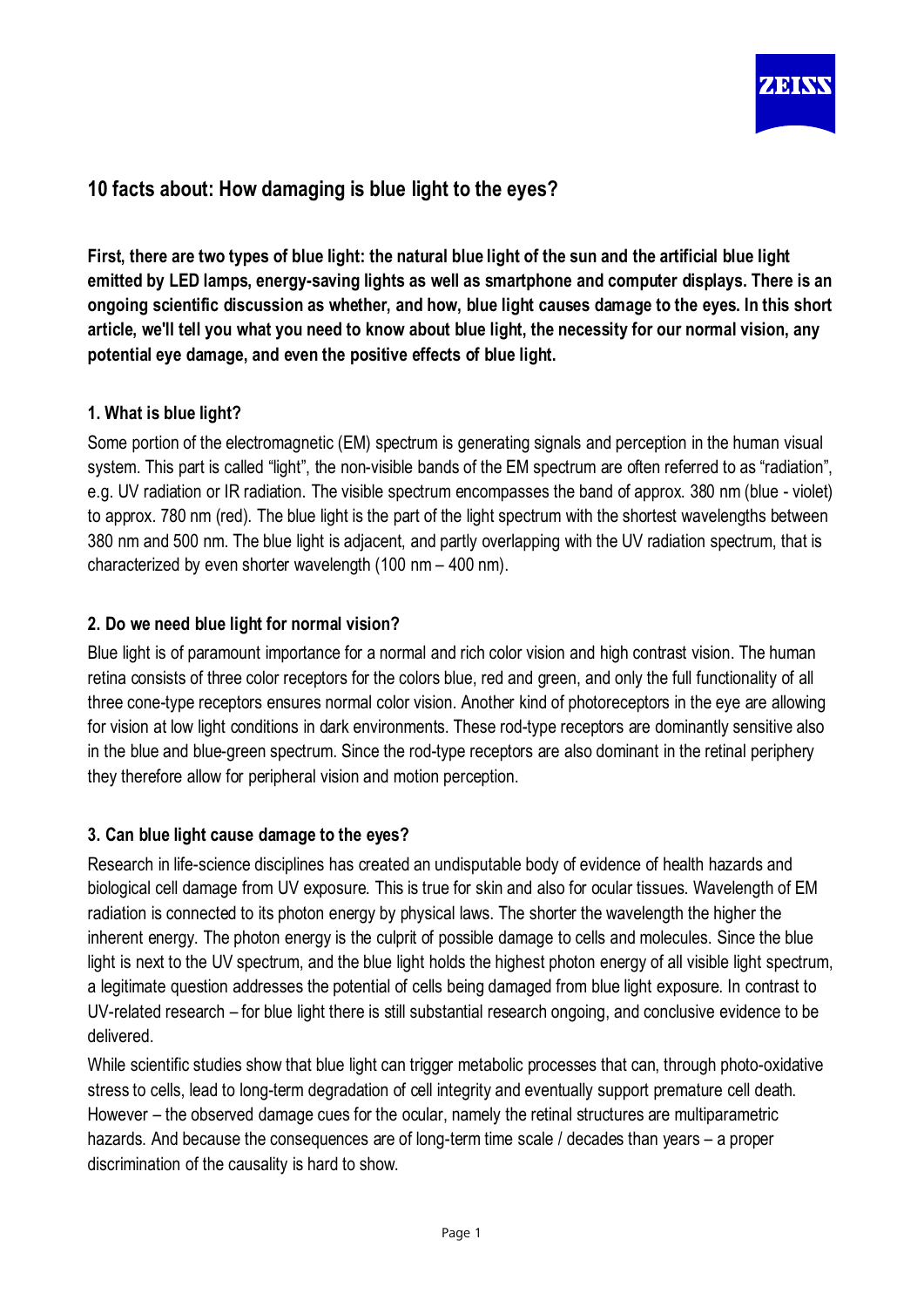

## **4. At what dose does blue light begin causing damage to the eye?**

The relatively high levels of energy inherent in the comparatively short wavelengths of blue light have been shown to impact metabolic processes in retinal cells. It is entirely plausible that excessive exposure to blue light can cause damage to the retina. However, scientists are currently unable to say what dose and what light sources have significant damage-causing potential. So far available scientific results only imply that artificial blue light from typical architectural LED lighting, or displays is far below any known thresholds to create health damages in human ocular system

However, patient complaints on reduced visual comfort and asthenopic symptoms such as headaches or burning eyes are common and well-known issues for eye care professionals.

#### **5. Why is there more blue light today?**

The digitalization trend and modern artificial light sources are increasing our eyes' exposure to artificial or digital blue light. The COVID19 pandemic accelerated this trend, changing the way we work, learn and socialize.

#### **6. What are the positive health effects of blue light?**

The human retina can synchronize the local circadian rhythm to light - dark cycles. The so called photoentrainment seem to specifically benefit from existence (day) or absence (night) of blue light to impact the metabolic process of segregation of melatonin, also known as the sleep hormone. As long as blue light is detected on the retina the melatonin segregation is suppressed and the human stay rather alert and awake. Once the intensity of blue light is being reduced and dropping, the segregation is not suppressed anymore, and the "sleep hormone" is flushing through the body. Fatigue is an effect. Science has shown that a strong difference in suppression and release of it has a positive impact on sleep quality. The fatal effects of disturbed sleep quality had also been scientifically shown. So, our biological rhythm benefits from a blue-light rich day.

The long-wave portion of blue light, which runs up to 510 nanometers, is even considered to have a positive effect on mood, and special intensive blue light lamps are used to treat seasonal affective disorder (SAD) during the "darker" months of the year.

#### **7. Can blue light cause digital eye strain (DES)?**

Digital screens and indoor LED lighting emit a higher proportion of blue light than traditional incandescent or halogen-type light bulbs. In addition, we are often exposed to this blue light for long periods of time, often until late at night at short visual distances. This combination strains the eye muscles and can contribute to visual discomfort and asthenopic symptoms associated with digital eye strain.

The Vision Council's Digital Eye Strain Report, and other sources, show that more than two-thirds of adults in the US who regularly use digital devices experience various symptoms associated with Digital Eye Strain.<sup>1</sup>

<sup>1</sup> The Vision Council, 2016 Digital Eye Strain Report